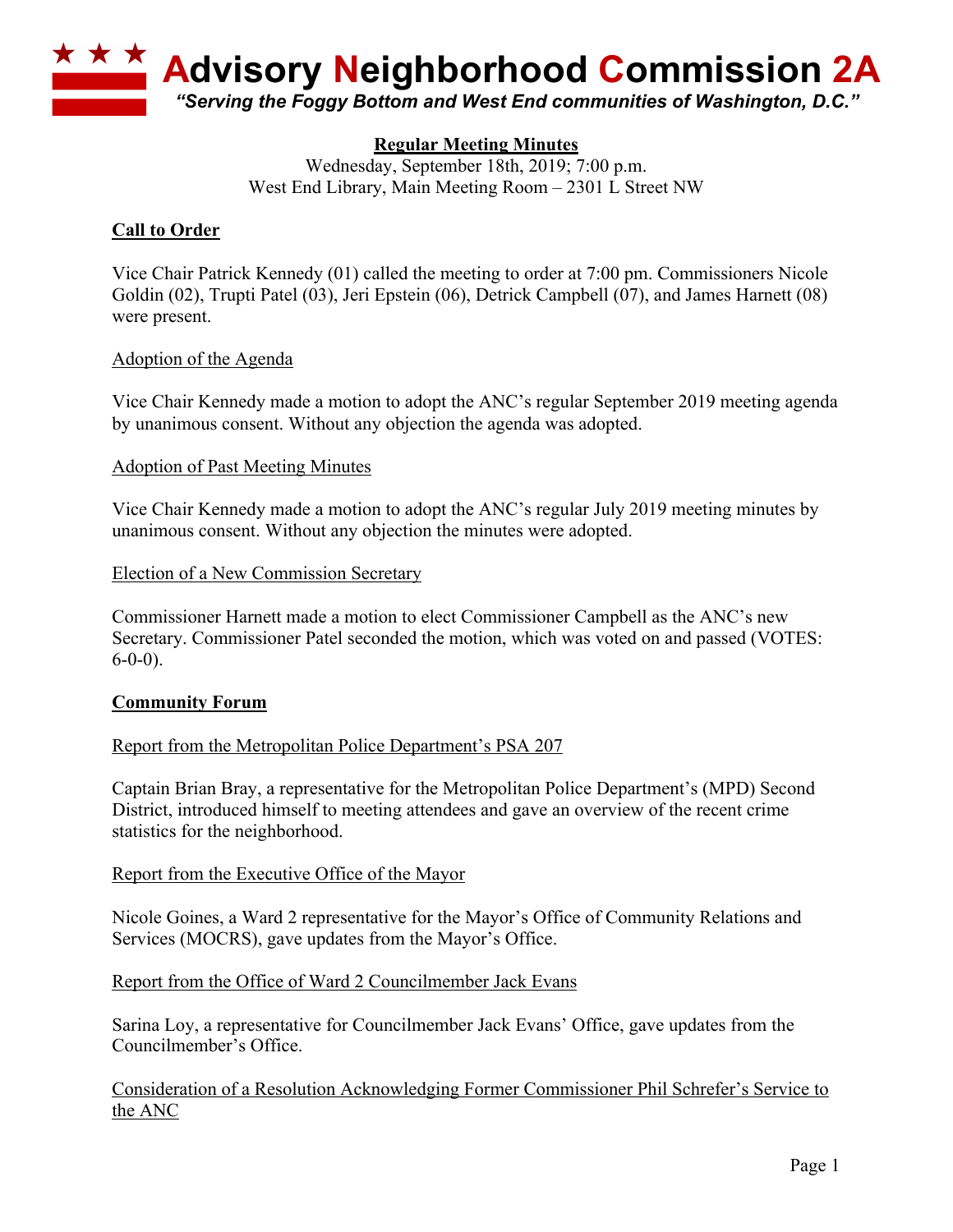Vice Chair Kennedy made a motion to adopt a proposed resolution regarding the matter. Commissioner Campbell seconded the motion, which was voted on and passed (VOTES: 6-0-0). The resolution reads as follows:

Whereas, Commissioner Phil Schrefer served with distinction as ANC 2A05 for over four years, being elected to a full term in 2014 and winning re-election without opposition in 2016 and 2018;

Whereas, Commissioner Schrefer, a resident of St. Mary's Court, has ably represented the interests of seniors across the entire Foggy Bottom and West End communities – voicing a perspective in deliberations that enabled ANC 2A to be more broadly representative of its constituents;

Whereas, Commissioner Schrefer took particular interest in public safety issues and – through his work – prompted the Metropolitan Police Department to deliver reports to the ANC that presented a more realistic and accurate snapshot of crime incidents in our communities;

Whereas, Commissioner Schrefer was persistent and ultimately instrumental in getting the District Department of Transportation (DDOT) to install a flashing beacon for people crossing Virginia Avenue at G Street NW, thereby improving pedestrian safety conditions along one of the most hazardous corridors in the neighborhood and the District of Columbia at-large;

Whereas, Commissioner Schrefer was a consummate team player, always offering to do whatever he could to support the Commission as a whole – including through his service as the ANC's secretary from 2016 until his resignation;

Whereas, the Foggy Bottom and West End communities -- and his Commission colleagues – therefore owe Commissioner Schrefer a tremendous debt of gratitude for his service to the neighborhood.

THEREFORE, BE IT RESOLVED that in recognition of Commissioner Phil Schrefer's service, that ANC 2A hereby extends to him its grateful appreciation and best wishes for the years to come.

#### Commissioner Updates

Commissioners Goldin, Campbell, Harnett, and Epstein gave commissioner announcements.

#### Announcements and Public Comments

Inspector Wendy Cadell, a Ward 2 solid waste inspector for the Department of Public Works (DPW), and Marina Streznewski, the President of the Foggy Bottom Association (FBA), gave announcements and public comments.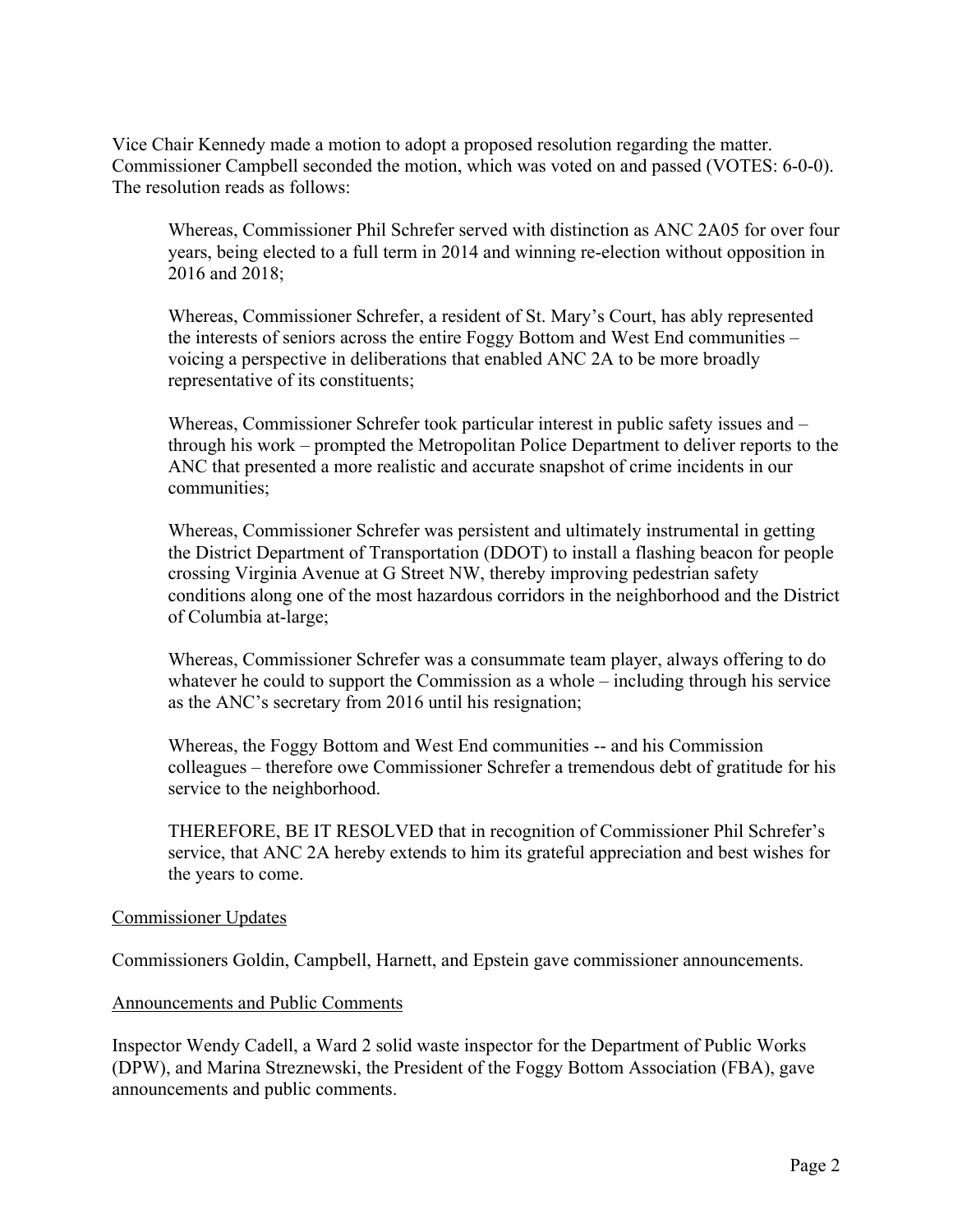# **Matters Before the Alcoholic Beverage Regulation Administration**

Ruth's Chris Steak House – Application for a New Retailer's Class "C" Restaurant License at 2001 K Street NW

Commissioner Epstein made a motion to adopt a proposed resolution regarding the matter. Commissioner Campbell seconded the motion, which was voted on and passed (VOTES: 6-0-0). The resolution reads as follows:

ANC 2A supports Ruth's Chris Steak House's application for a new Retailer's Class "C" Restaurant license at 2001 K Street NW.

### Consideration of a Proposed Settlement Agreement for the Charles E. Smith Center at 600 22nd Street NW

Commissioner Campbell made a motion to approve the ANC's proposed settlement agreement for the Charles E. Smith with the addition of language regarding the last call for alcoholic beverage purchases. Commissioner Harnett seconded the motion, which was voted on and passed (VOTES: 6-0-0).

### **Matters Before the Zoning Commission**

Zoning Commission Application for a Modification of Consequence to Extend the Third Expanded Use Groups for GW's Lerner Health & Wellness Center at 2301 G Street NW

Vice Chair Kennedy made a motion to adopt a proposed resolution regarding the matter. Commissioner Goldin seconded the motion, which was voted on and passed (VOTES: 6-0-0). The resolution reads as follows:

WHEREAS, ANC 2A supported – and the Zoning Commission approved – The George Washington University's ("University") request in Zoning Commission Case No. 02-26C (2014) that certain new classes of users be permitted access to the Lerner Health and Wellness Center ("Center") for a five-year term expiring in September 2019,

WHEREAS, this group included:

- Foggy Bottom and West End residents living in zip codes 20006 and 20037 (maximum 150 during the academic year with 100 additional memberships available during the summer months),
- Participants and spectators for primarily non-spectator-driven athletic events,
- Attendees at certain periodic or short-term events,
- Residents living in GW housing facilities during the summer term,

WHEREAS, the University is seeking to extend the eligibility of these groups to use the Center for an additional 16 months, to December 31, 2020, and use this time to evaluate future use plans for the Center,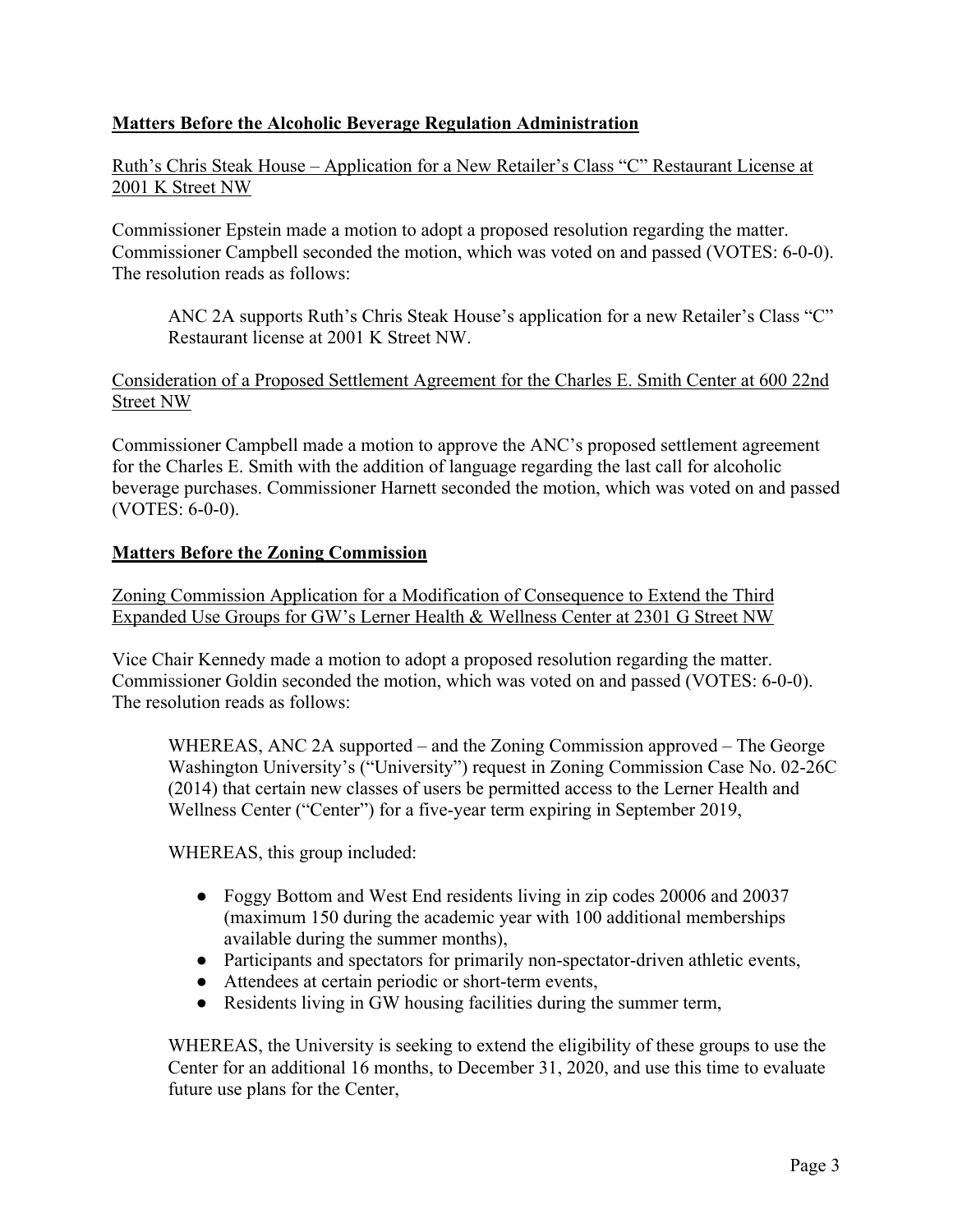WHEREAS, ANC 2A has not received any constituent complaints about objectionable impacts associated with the increased number of users eligible to use the Center, but notes that the West End Citizens Association has indicated that it opposes this request, and

WHEREAS, the University has committed to engaging in discussions with ANC and other community stakeholders in the course of this evaluation with the goal of setting permanent use conditions beyond the 16-month period.

THEREFORE, BE IT RESOLVED that, in view of the Commission's support for this application five years ago, the lack of residential complaints regarding the Center's operations since, and the University's commitment to working with the community on permanent use conditions beyond the term of this temporary extension, ANC 2A supports this application.

Consideration of a Proposed Voluntary Neighborhood Agreement with GW that Would Help Mitigate the Temporary Impacts Associated with GW's Proposed Thurston Hall Renovation Project at 1900 F Street NW

and

Zoning Commission Applications for a Campus Plan Modification of Significance, a Campus Plan Further Processing, a First-Stage Planned Unit Development Modification of Significance, and a Modification of Significance to a Planned Unit Development as Part of GW's Proposed Thurston Hall Renovation Project at 1900 F Street NW

Vice Chair Kennedy made a motion to adopt a proposed resolution regarding the matter and to authorize Chair Smith to sign the ANC's proposed voluntary neighborhood agreement with GW pending Chair Smith checking on the status of current construction activity at One Washington Circle Hotel. Commissioner Harnett seconded the motion, which was voted on and passed (VOTES: 6-0-0). The resolution reads as follows:

WHEREAS, The George Washington University (GW) is a private research institution located in the Foggy Bottom and West End neighborhood; and

WHEREAS, GW has announced a strategic initiative that will shrink its neighborhood footprint by reducing undergraduate enrollment by approximately twenty percent over the next five years; and

WHEREAS, as part of a complementary strategic initiative to enhance the undergraduate student experience, GW has sought the support of Advisory Neighborhood Commission 2A (ANC 2A) in its application for temporary relief from Condition C6; Condition P-8 and Condition 8 of the 1959 E Street PUD so as to provide temporary housing for students displaced by the renovation of Thurston Hall, a 91-year-old building that is a major component of the first-year student's campus residential experience; and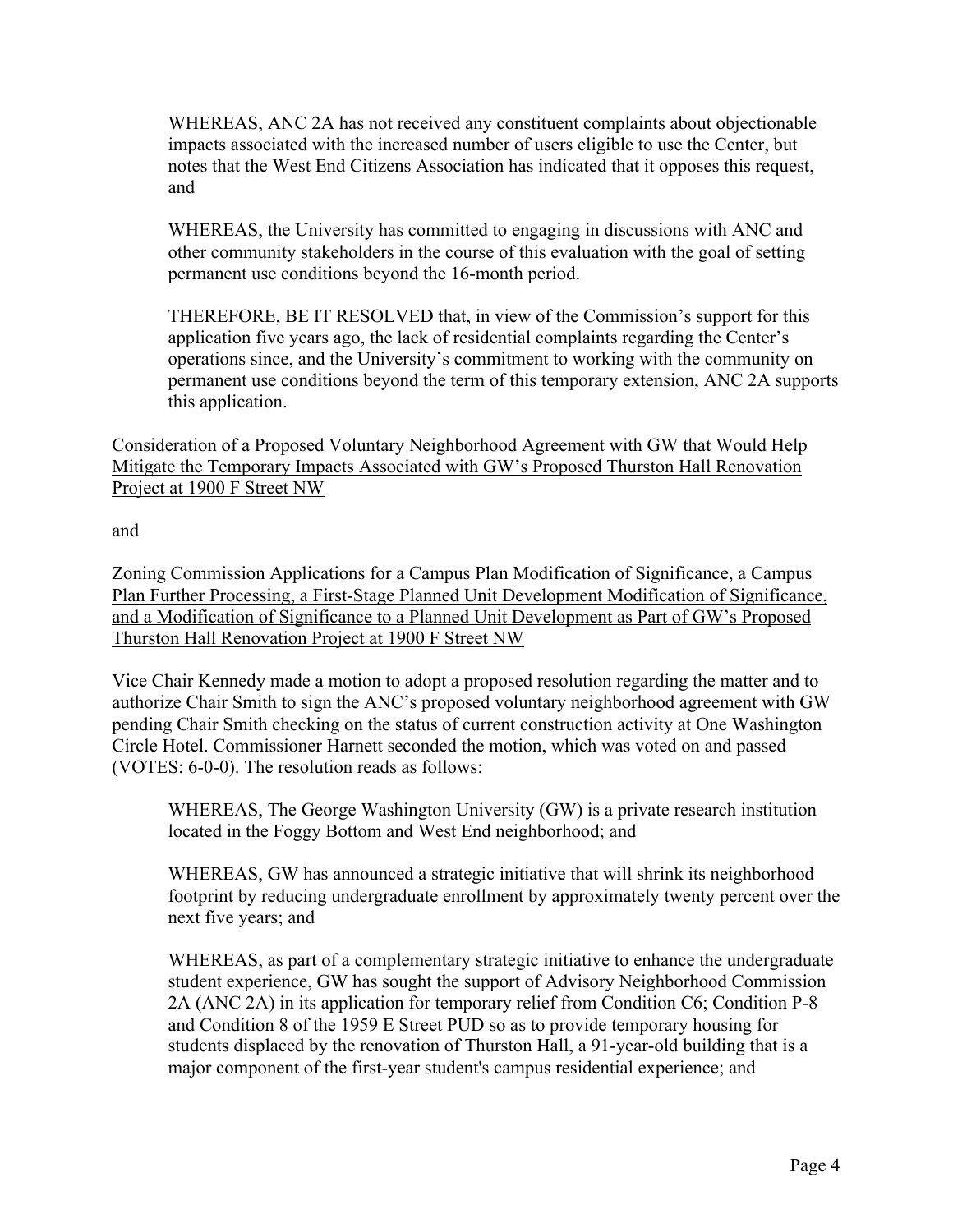WHEREAS this request for temporary relief was made in the context of GW's largest dorm and one whose current conditions mark it as long overdue for renovation and refurbishment; and

WHEREAS, in discussions both GW and ANC 2A have characterized the Thurston Hall renovation as extraordinary and singular in nature; and

WHEREAS the ANC remains fully committed to maintaining the boundaries of the current campus plan and preventing the use of GW properties outside the boundaries of the campus plan as temporary "swing space" for future renovations; and

WHEREAS, as a result of extended negotiations, GW, the ANC 2A and the Foggy Bottom Association (FBA) have entered into a Voluntary Neighborhood Agreement (VNA) that facilitates the renovation and re-visioning of Thurston Hall by supporting temporary relief for GW from the Foggy Bottom Campus Plan for a period not to exceed 24 consecutive months and specifies the management plan and penalties that would accompany any such relief; and

WHEREAS, after the end of the waiver period permitting the Temporary Housing Plan, the University intends to return the properties to their existing use; and

WHEREAS the Parties have agreed to certain conditions that will minimize objectionable impacts on the neighborhood to the greatest extent possible; and

WHEREAS throughout discussions and negotiations on this issue GW personnel have made themselves fully available to the public and their conduct has been marked by professionalism, courtesy, and responsiveness to community concerns.

NOW, THEREFORE, in recognition of the above and in accordance with the conditions set forth in the Voluntary Neighborhood Agreement, ANC 2A supports a proposed "Temporary Housing Plan" for GW granting relief from:

- 1) Condition C6 of the Foggy Bottom Campus Plan, to permit the University to temporarily reduce the number of on-campus beds for full-time Foggy Bottom undergraduates, provided that the number of on-campus beds is within 99 bed of the requirement set forth in Condition C6; and
- 2) Condition P-8 of the related campus-wide First-Stage PUD in order to temporarily provide no more that 220 beds for undergraduate students at The Aston and no more than 330 beds at One Washington Circle; and
- 3) Condition 8 of the 1959 E Street PUD to temporarily provide beds for secondyear students in the 1959 E Street residence hall while Thurston Hall is under renovation. (together the "Temporary Housing Plan").

It is the ANC's understanding that the properties in question shall be managed in accordance with the terms of the VNA and the total period of relief under the Temporary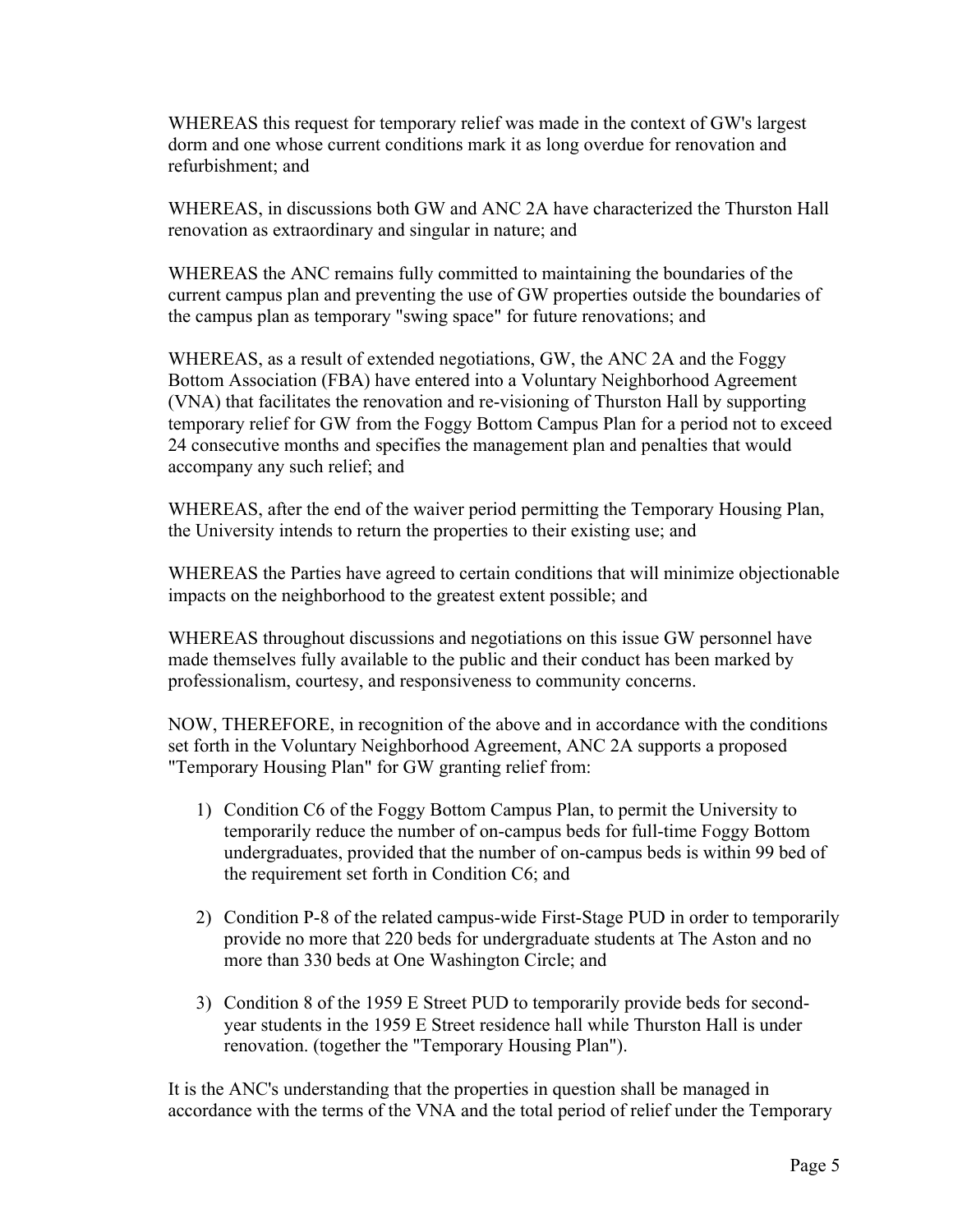Housing Plan shall not exceed 24 months without incurring the penalties set forth the Voluntary Neighborhood Agreement.

### **Matters Before the Historic Preservation Review Board**

Historic Preservation Review Board Concept Application by the George Washington University for an Addition, Removal of Rear Wall, and Enclosure of Interior Court with Glass Canopy at 1900 F Street NW

Vice Chair Kennedy made a motion to adopt a proposed resolution regarding the matter. Commissioner Epstein seconded the motion, which was voted on and passed (VOTES: 6-0-0). The resolution reads as follows:

WHEREAS, Thurston Hall ("Thurston," 1900 F Street NW) is a contributing structure in the "George Washington University/Old West End Historic District," ("Historic District") created with the support of ANC 2A in 2014,

WHEREAS, Thurston was built as the Park Central Apartments in 1928 for developer Morris Cafritz and was the largest and densest residential building built in Foggy Bottom to that time and for many years after,

WHEREAS, it housed a large number of federal government employees with nearby offices (and their families) from the time it was built, through the Second World War, into the early-1960s when it was purchased by The George Washington University ("University") for use as a student residential building,

WHEREAS, the building has since traditionally been used to house a large portion of the University's first-year student population,

WHEREAS, Thurston has therefore had an outsized role in shaping and defining the residential experience in Foggy Bottom over the course of its 90-year history,

WHEREAS, the University is seeking to do a thorough interior demolition of the building that will largely preserve the exterior walls and the building's basic orientation around an interior court – features which define the structure in terms of its relationship to the surrounding built environment and as a community landmark at-large,

WHEREAS, ANC 2A believes that the University's proposed renovations are both necessary from a building component lifecycle management standpoint and desirable in terms of improving the residential experience for the hundreds of students who live in the building each academic year,

WHEREAS, the Commission believes that the University's proposal conforms to the design guidelines for the Historic District, and that the only demolition contemplated is not perceptible to the vast majority of people who would observe the building on street level, and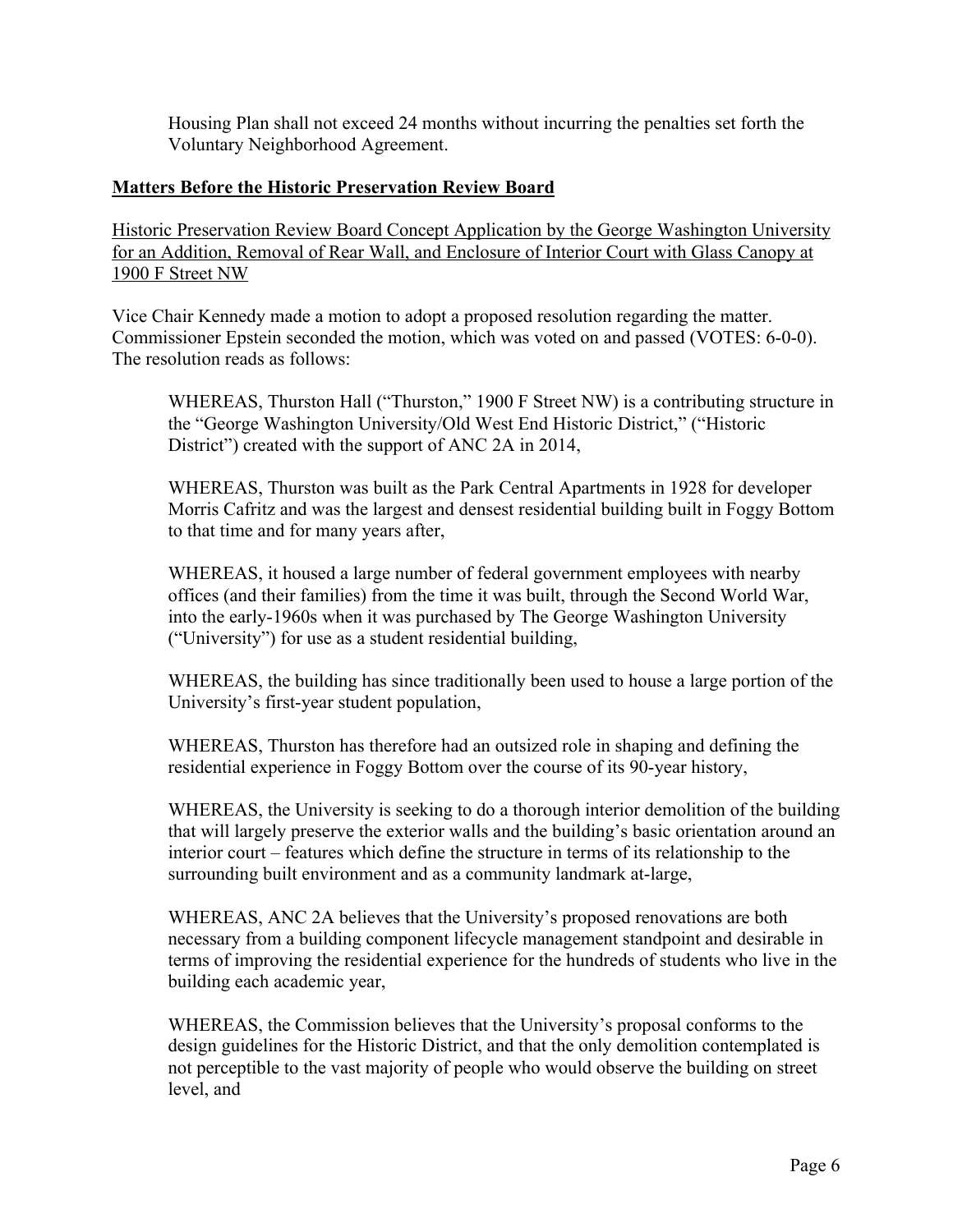WHEREAS, the Commission further believes that the limited demolition's purpose – to create a "notch" on the rear parts of the upper floors – is exceptionally meritorious in that it will allow for natural light to penetrate the interior court and activate a space that is both important in defining the building's basic shape but unutilized and without benefit for building residents in its current configuration.

THEREFORE, BE IT RESOLVED that ANC 2A supports the University's application as presented because it preserves the integrity of the features that define the building as a contributing historic structure while still enabling much-needed improvements to the quality of the residential experience for those who will live there moving forward.

BE IT FURTHER RESOLVED that the Commission requests that the University undertake a photo survey for archival purposes to document the building's interior features prior to demolition.

BE IT FURTHER RESOLVED that the Commission also suggests that the University incorporate some kind of commemoration of the building's history as the Park Central Apartments into the renovated structure.

# **Matters Before the State Health Planning and Development Agency**

Certificate of Need (CON) Application by GW Hospital for a Liver Transplant Program at 2131 K Street NW

*The Commission did not take any action regarding this matter.*

# **Matters Before the Department of Consumer and Regulatory Affairs**

Consideration of a Resolution Regarding Davis Construction's Request for an After-Hours Permit to Work on Columbus Day on Monday, October 14th, 2019 and on Veterans Day on Monday, November 11th, 2019 as Part of the 2050 M Street NW Construction Project

Commissioner Epstein made a motion to adopt a proposed resolution regarding the matter. Vice Chair Kennedy seconded the motion, which was voted on and passed (VOTES: 6-0-0). The resolution reads as follows:

ANC 2A supports Davis Construction's request for an after-hours permit to work from 8:00 am to 4:00 pm on Columbus Day / Indigenous Peoples' Day on Monday, October 14th, 2019 and on Veterans Day on Monday, November 11th, 2019 as part of the 2050 M Street NW construction project.

Consideration of a Resolution Regarding Davis Construction's Request for an After-Hours Permit to Work on Columbus Day on Monday, October 14th, 2019 and on Veterans Day on Monday, November 11th, 2019 as Part of the 2100 L Street NW Construction Project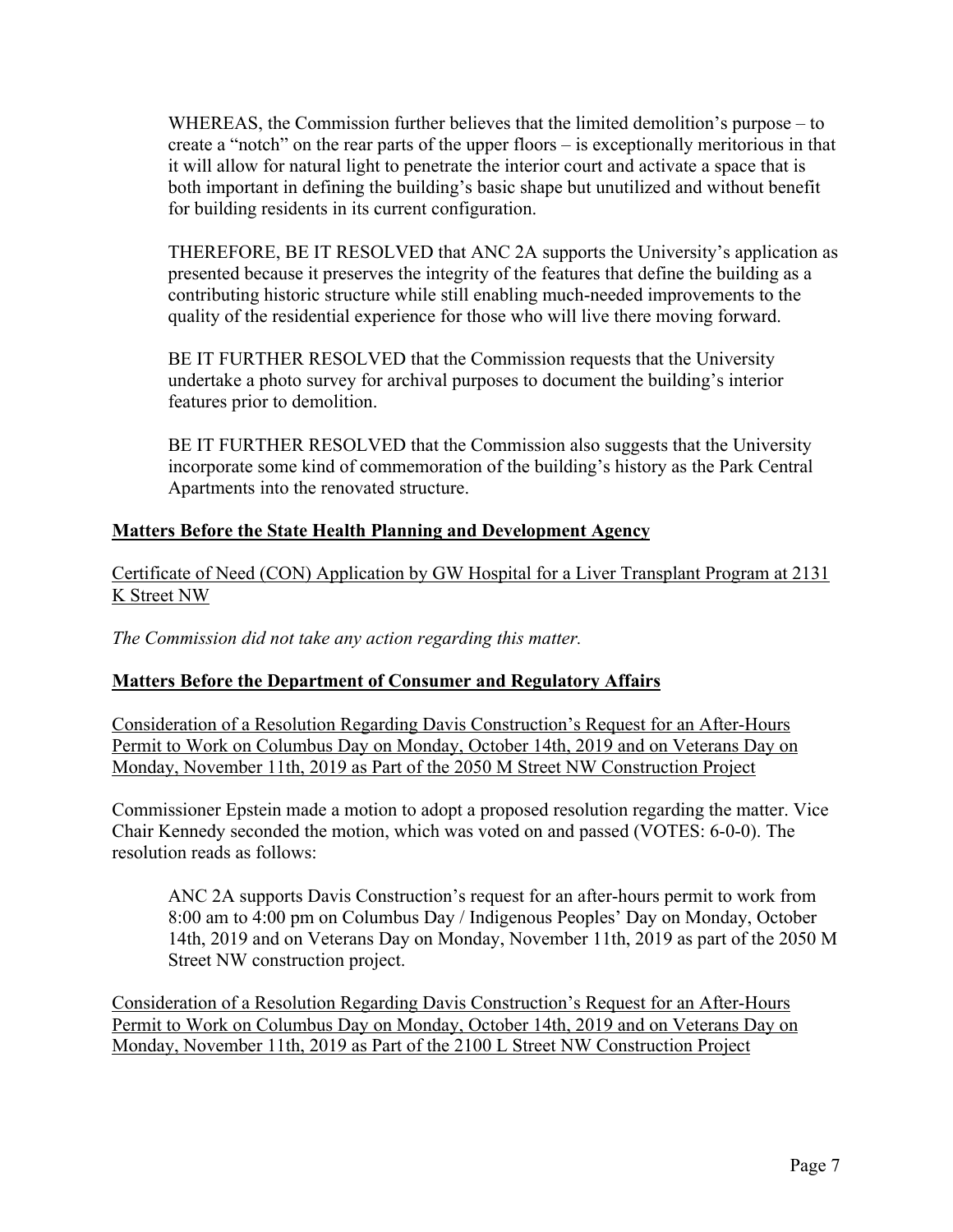Commissioner Epstein made a motion to adopt a proposed resolution regarding the matter. Vice Chair Kennedy seconded the motion, which was voted on and passed (VOTES: 6-0-0). The resolution reads as follows:

ANC 2A supports Davis Construction's request for an after-hours permit to work from 8:00 am to 4:00 pm on Columbus Day / Indigenous Peoples' Day on Monday, October 14th, 2019 and on Veterans Day on Monday, November 11th, 2019 as part of the 2100 L Street NW construction project.

# **General Agenda**

# Update Regarding the 2100 L Street NW and Stevens School Development Project

David Toney, Vice President of Development for Akridge, gave an update regarding the 2100 L Street NW and Stevens School development project.

### **Matters Before the Public Space Committee**

Public Space Application by Akridge for the Streetscape Plan as Part of the Construction Project at 2100 L Street NW

Commissioner Epstein made a motion to adopt a proposed resolution regarding the matter. Commissioner Goldin seconded the motion, which was voted on and passed (VOTES: 6-0-0). The resolution reads as follows:

ANC 2A supports Davis Construction's request for an after-hours permit to work from 8:00 am to 4:00 pm on Columbus Day / Indigenous Peoples' Day on Monday, October 14th, 2019 and on Veterans Day on Monday, November 11th, 2019 as part of the 2100 L Street NW construction project.

### **Administrative Matters**

### Approval of the ANC's FY 2020 Budget

The commissioners discussed the ANC's proposed budget for FY 2020.

*The Commission will formally consider this matter during the ANC's regular October 2019 meeting.*

### **Community Forum (Continued)**

Consideration of a Resolution in Support of a Commemoration for Former Metropolitan Police Department Officer Gail Cobb

Vice Chair Kennedy made a motion to adopt a proposed resolution regarding the matter. Commissioner Epstein seconded the motion, which was voted on and passed (VOTES: 6-0-0). The resolution reads as follows: